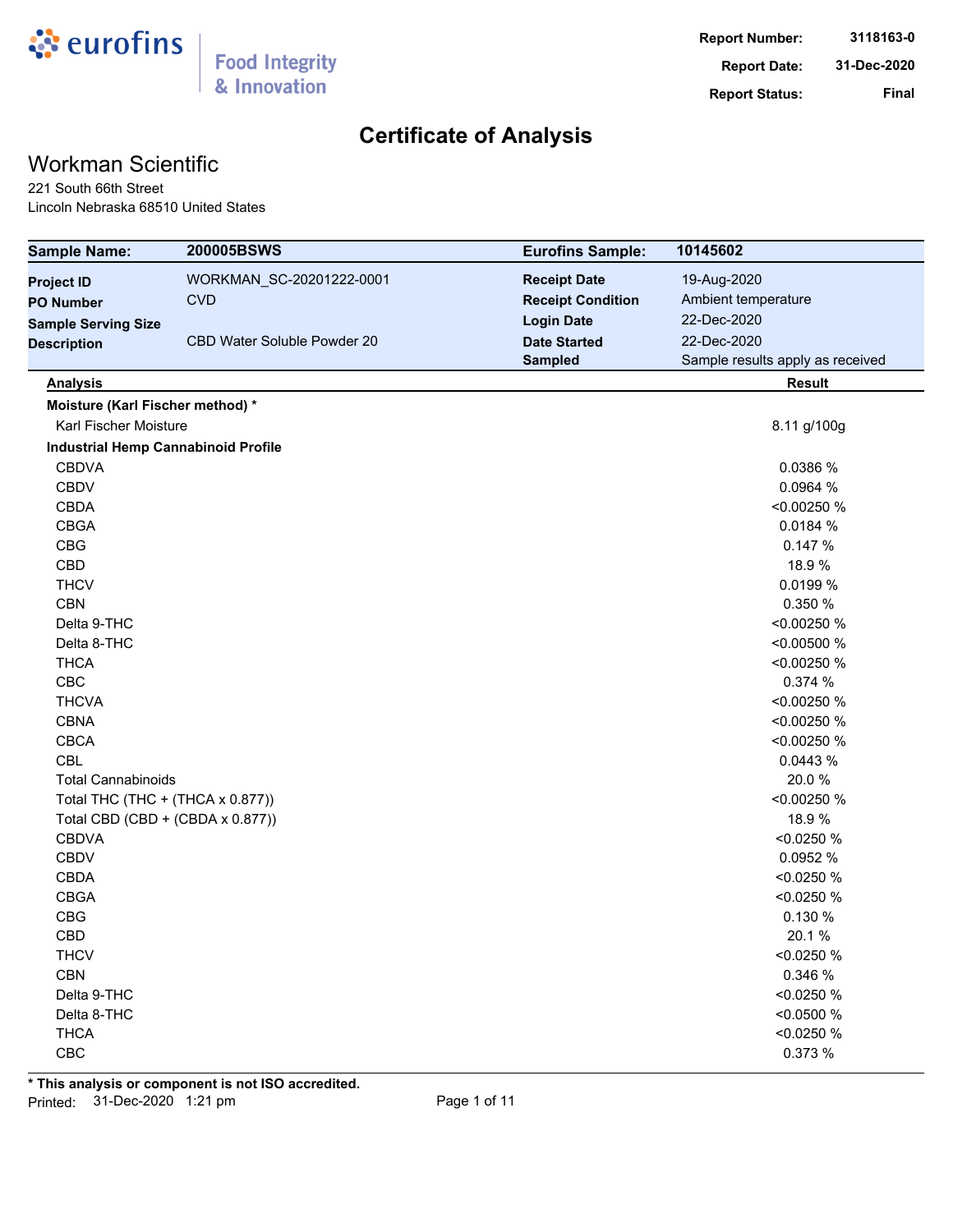

# Workman Scientific

221 South 66th Street Lincoln Nebraska 68510 United States

| <b>Sample Name:</b>                        | 200005BSWS                       | <b>Eurofins Sample:</b>  | 10145602                         |
|--------------------------------------------|----------------------------------|--------------------------|----------------------------------|
| <b>Project ID</b>                          | WORKMAN_SC-20201222-0001         | <b>Receipt Date</b>      | 19-Aug-2020                      |
| <b>PO Number</b>                           | <b>CVD</b>                       | <b>Receipt Condition</b> | Ambient temperature              |
| <b>Sample Serving Size</b>                 |                                  | <b>Login Date</b>        | 22-Dec-2020                      |
| <b>Description</b>                         | CBD Water Soluble Powder 20      | <b>Date Started</b>      | 22-Dec-2020                      |
|                                            |                                  | <b>Sampled</b>           | Sample results apply as received |
| <b>Analysis</b>                            |                                  |                          | <b>Result</b>                    |
| <b>Industrial Hemp Cannabinoid Profile</b> |                                  |                          |                                  |
| <b>THCVA</b>                               |                                  |                          | < 0.0250 %                       |
| <b>CBNA</b>                                |                                  |                          | < 0.0250 %                       |
| <b>CBCA</b>                                |                                  |                          | < 0.0250 %                       |
| <b>CBL</b>                                 |                                  |                          | 0.0432 %                         |
| <b>Total Cannabinoids</b>                  |                                  |                          | 21.1%                            |
|                                            | Total THC (THC + (THCA x 0.877)) |                          | < 0.0250 %                       |
|                                            | Total CBD (CBD + (CBDA x 0.877)) |                          | 20.1%                            |
| <b>CBDVA</b>                               |                                  |                          | < 0.0250 %                       |
| <b>CBDV</b>                                |                                  |                          | 0.0945 %                         |
| <b>CBDA</b>                                |                                  |                          | < 0.0250 %                       |
| <b>CBGA</b>                                |                                  |                          | < 0.0250 %                       |
| <b>CBG</b>                                 |                                  |                          | 0.136 %                          |
| CBD                                        |                                  |                          | 20.4 %                           |
| <b>THCV</b>                                |                                  |                          | < 0.0250 %                       |
| <b>CBN</b>                                 |                                  |                          | 0.343 %                          |
| Delta 9-THC                                |                                  |                          | < 0.0250 %                       |
| Delta 8-THC                                |                                  |                          | < 0.0500 %                       |
| <b>THCA</b>                                |                                  |                          | < 0.0250 %                       |
| CBC                                        |                                  |                          | 0.375 %                          |
| <b>THCVA</b>                               |                                  |                          | < 0.0250 %                       |
| <b>CBNA</b>                                |                                  |                          | < 0.0250 %                       |
| <b>CBCA</b>                                |                                  |                          | < 0.0250 %                       |
| CBL                                        |                                  |                          | 0.0417 %                         |
| <b>Total Cannabinoids</b>                  |                                  |                          | 21.4 %                           |
|                                            | Total THC (THC + (THCA x 0.877)) |                          | < 0.0250 %                       |
|                                            | Total CBD (CBD + (CBDA x 0.877)) |                          | 20.4 %                           |
| <b>CBDVA</b>                               |                                  |                          | < 0.0250 %                       |
| <b>CBDV</b>                                |                                  |                          | 0.0935 %                         |
| CBDA                                       |                                  |                          | < 0.0250 %                       |
| <b>CBGA</b>                                |                                  |                          | < 0.0250 %                       |
| CBG                                        |                                  |                          | 0.142 %                          |
| CBD                                        |                                  |                          | 20.4 %                           |
| <b>THCV</b>                                |                                  |                          | < 0.0250 %                       |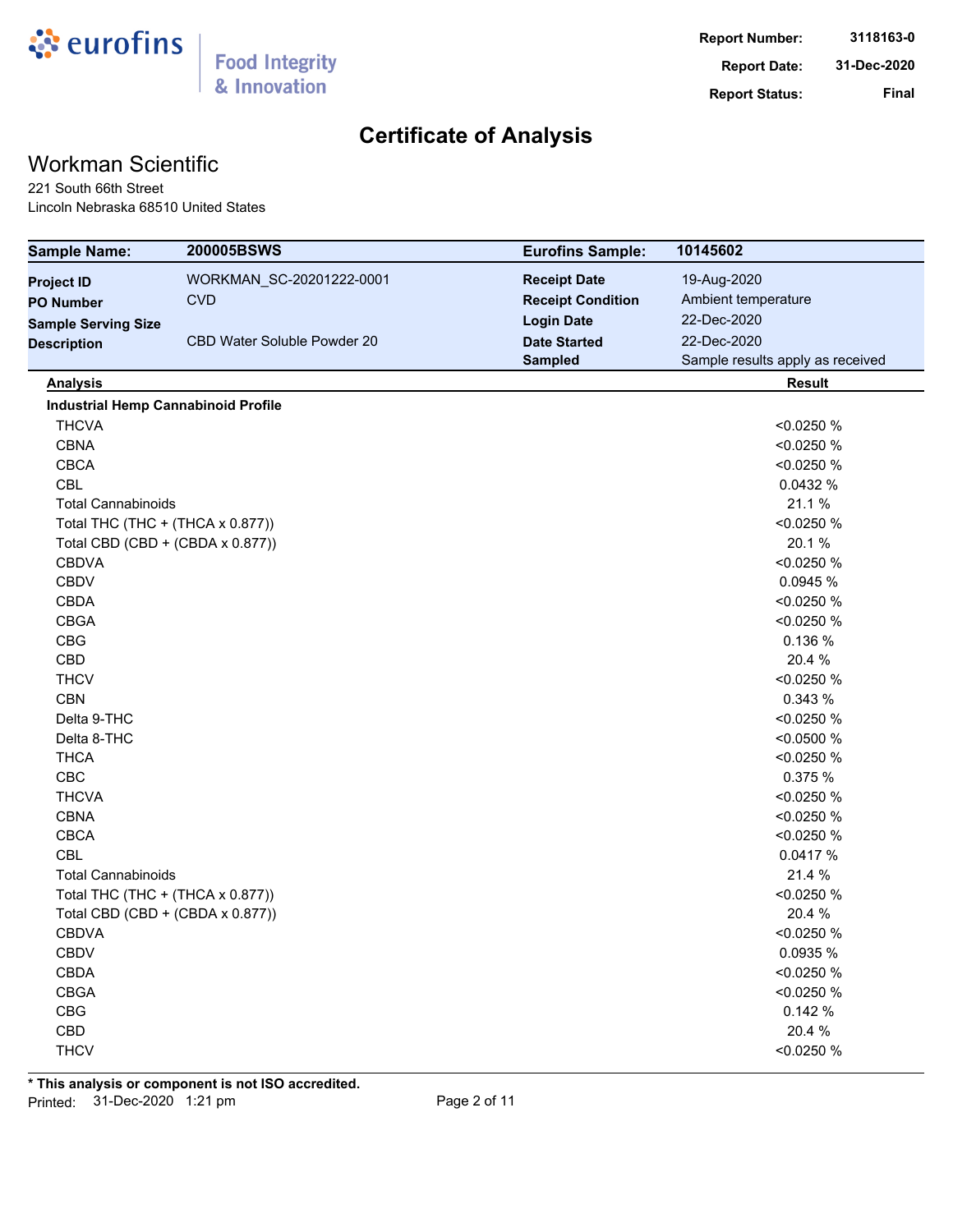

# Workman Scientific

221 South 66th Street Lincoln Nebraska 68510 United States

| <b>Sample Name:</b>              | 200005BSWS                                                   | <b>Eurofins Sample:</b>  | 10145602                         |
|----------------------------------|--------------------------------------------------------------|--------------------------|----------------------------------|
| <b>Project ID</b>                | WORKMAN_SC-20201222-0001                                     | <b>Receipt Date</b>      | 19-Aug-2020                      |
| <b>PO Number</b>                 | <b>CVD</b>                                                   | <b>Receipt Condition</b> | Ambient temperature              |
| <b>Sample Serving Size</b>       |                                                              | <b>Login Date</b>        | 22-Dec-2020                      |
| <b>Description</b>               | CBD Water Soluble Powder 20                                  | <b>Date Started</b>      | 22-Dec-2020                      |
|                                  |                                                              | <b>Sampled</b>           | Sample results apply as received |
| <b>Analysis</b>                  |                                                              |                          | <b>Result</b>                    |
|                                  | <b>Industrial Hemp Cannabinoid Profile</b>                   |                          |                                  |
| <b>CBN</b>                       |                                                              |                          | 0.345 %                          |
| Delta 9-THC                      |                                                              |                          | < 0.0250 %                       |
| Delta 8-THC                      |                                                              |                          | < 0.0500 %                       |
| <b>THCA</b>                      |                                                              |                          | < 0.0250 %                       |
| <b>CBC</b>                       |                                                              |                          | 0.375 %                          |
| <b>THCVA</b>                     |                                                              |                          | < 0.0250 %                       |
| <b>CBNA</b>                      |                                                              |                          | < 0.0250 %                       |
| <b>CBCA</b>                      |                                                              |                          | < 0.0250 %                       |
| <b>CBL</b>                       |                                                              |                          | 0.0420 %                         |
| <b>Total Cannabinoids</b>        |                                                              |                          | 21.4 %                           |
|                                  | Total THC (THC + (THCA x 0.877))                             |                          | < 0.0250 %                       |
|                                  | Total CBD (CBD + (CBDA x 0.877))                             |                          | 20.4 %                           |
| Aerobic Plate Count *            |                                                              |                          |                                  |
| Aerobic Plate Count              |                                                              |                          | <100 CFU/g                       |
| E. coli *                        |                                                              |                          |                                  |
| Escherichia Coli                 |                                                              |                          | Absent /10 g                     |
|                                  | Enterobacteriaceae (Bile-Tolerant Gram-Negative Bacteria) *  |                          |                                  |
| <b>Enterobacterial Count</b>     |                                                              |                          | <10 MPN/g                        |
| Yeast and Mold Count *           |                                                              |                          |                                  |
| <b>Yeast Count</b>               |                                                              |                          | <100 CFU/g                       |
| <b>Mold Count</b>                |                                                              |                          | <100 CFU/g                       |
|                                  | Preparatory Testing of Nutritional and Dietary Supplements * |                          |                                  |
| Aerobic Plate Suitability Result |                                                              |                          | Neutralization of the product is |
|                                  |                                                              |                          | not applicable, due to the       |
|                                  |                                                              |                          | microbicidal activity of the     |
|                                  |                                                              |                          | product, it is not likely to     |
|                                  |                                                              |                          | contain specified microorganism  |
|                                  |                                                              |                          |                                  |

E. coli Suitability Result

Pass\*\*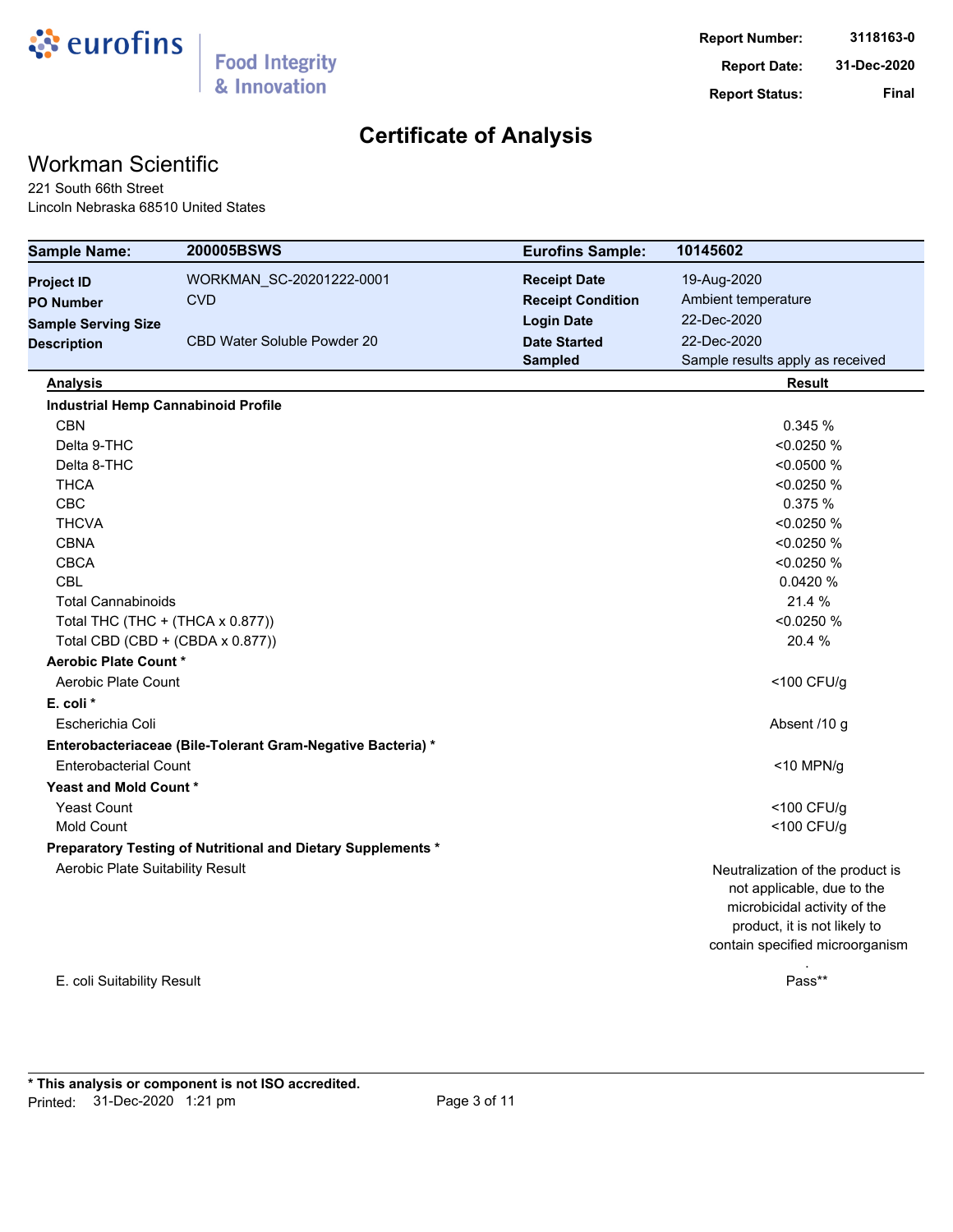

## Workman Scientific

221 South 66th Street Lincoln Nebraska 68510 United States

| <b>Sample Name:</b>                      | 200005BSWS                                                                                                                                     | <b>Eurofins Sample:</b>  | 10145602                         |                                  |  |
|------------------------------------------|------------------------------------------------------------------------------------------------------------------------------------------------|--------------------------|----------------------------------|----------------------------------|--|
| <b>Project ID</b>                        | WORKMAN_SC-20201222-0001                                                                                                                       | <b>Receipt Date</b>      | 19-Aug-2020                      |                                  |  |
| <b>PO Number</b>                         | <b>CVD</b>                                                                                                                                     | <b>Receipt Condition</b> | Ambient temperature              |                                  |  |
| <b>Sample Serving Size</b>               |                                                                                                                                                | <b>Login Date</b>        | 22-Dec-2020                      |                                  |  |
| <b>Description</b>                       | <b>CBD Water Soluble Powder 20</b>                                                                                                             | <b>Date Started</b>      | 22-Dec-2020                      |                                  |  |
|                                          |                                                                                                                                                | <b>Sampled</b>           | Sample results apply as received |                                  |  |
| <b>Analysis</b>                          |                                                                                                                                                |                          |                                  | <b>Result</b>                    |  |
|                                          | Preparatory Testing of Nutritional and Dietary Supplements *                                                                                   |                          |                                  |                                  |  |
| Yeast and Mold Suitability               |                                                                                                                                                |                          |                                  | Neutralization of the product is |  |
|                                          |                                                                                                                                                |                          |                                  | not applicable, due to the       |  |
|                                          |                                                                                                                                                |                          |                                  | microbicidal activity of the     |  |
|                                          |                                                                                                                                                |                          |                                  | product, it is not likely to     |  |
|                                          |                                                                                                                                                |                          |                                  | contain specified microorganism  |  |
|                                          | Bile-Tolerant Gram-Neg Bacteria Suitability Result                                                                                             |                          |                                  | Pass**                           |  |
| <b>Elements by ICP Mass Spectrometry</b> |                                                                                                                                                |                          |                                  |                                  |  |
| Arsenic                                  |                                                                                                                                                |                          |                                  | $<$ 10.0 ppb                     |  |
| Cadmium                                  |                                                                                                                                                |                          |                                  | $< 5.00$ ppb                     |  |
| Lead                                     |                                                                                                                                                |                          |                                  | $<$ 5.00 ppb                     |  |
| Mercury                                  |                                                                                                                                                |                          |                                  | $<$ 5.00 ppb                     |  |
| <b>Coliform Count*</b>                   |                                                                                                                                                |                          |                                  |                                  |  |
| <b>Coliform Plate Count</b>              |                                                                                                                                                |                          |                                  | $<$ 10 CFU/g                     |  |
| <b>Analysis</b>                          |                                                                                                                                                | Limit                    | <b>Result</b>                    | Pass/Fail                        |  |
|                                          | <b>BCC - Residual Solvent Analysis in Cannabis and Hemp Matrices</b>                                                                           |                          |                                  |                                  |  |
|                                          | <b>Category I Residual Solvent or Processing Chemical</b>                                                                                      |                          |                                  |                                  |  |
| 1,2-Dichloroethane                       |                                                                                                                                                | $1.0$ ppm                | $<$ 1.0 ppm                      | Pass                             |  |
| Benzene                                  |                                                                                                                                                | $1.0$ ppm                | $<$ 1.0 ppm                      | Pass                             |  |
| Chloroform                               |                                                                                                                                                | $1.0$ ppm                | $<$ 1.0 ppm                      | Pass                             |  |
| <b>Ethylene Oxide</b>                    |                                                                                                                                                | 25.0 ppm                 | $<$ 25.0 ppm                     | Pass                             |  |
| CASP.                                    | The BCC limit of 1 ppm for Ethylene Oxide is not<br>achieved by this method. Reporting limit of 25<br>ppm is the limit recommended by the AOAC |                          |                                  |                                  |  |
| Methylene Chloride                       |                                                                                                                                                | $1.0$ ppm                | $<$ 1.0 ppm                      | Pass                             |  |
| Trichloroethylene                        |                                                                                                                                                | $1.0$ ppm                | $<$ 1.0 ppm                      | Pass                             |  |
|                                          | <b>Category II Residual Solvent or Processing Chemical</b>                                                                                     |                          |                                  |                                  |  |
| <b>Isopropal Alcohol</b>                 |                                                                                                                                                | 5000 ppm                 | <500 ppm                         | Pass                             |  |
| Acetone                                  |                                                                                                                                                | 5000 ppm                 | $<$ 200 ppm                      | Pass                             |  |
| Acetonitrile                             |                                                                                                                                                | 410 ppm                  | $<$ 200 ppm                      | Pass                             |  |
| Ethanol                                  |                                                                                                                                                | 5000 ppm                 | <1000 ppm                        | Pass                             |  |
|                                          |                                                                                                                                                |                          |                                  |                                  |  |

**\* This analysis or component is not ISO accredited.**

Printed: 31-Dec-2020 1:21 pm Page 4 of 11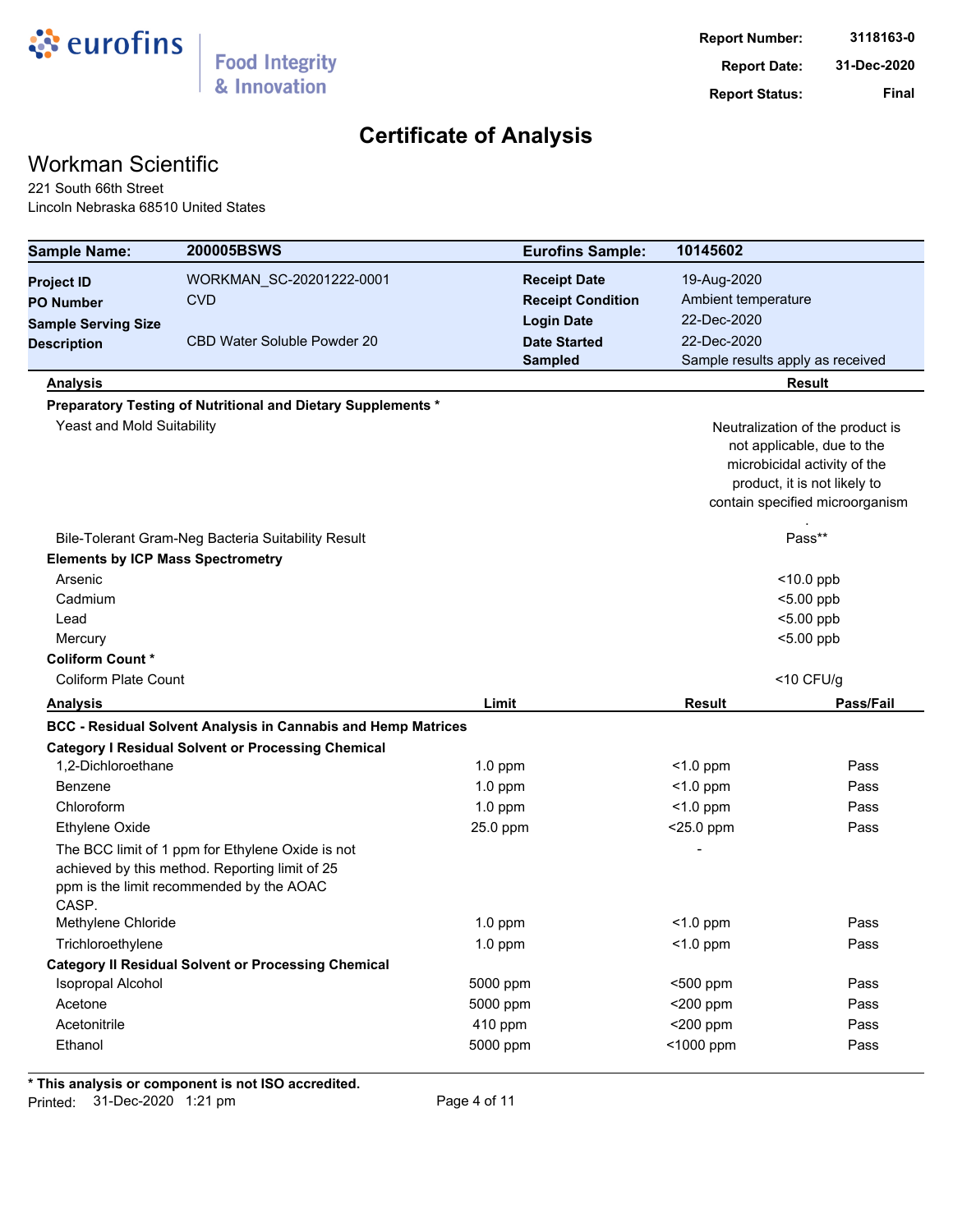

# Workman Scientific

221 South 66th Street Lincoln Nebraska 68510 United States

| <b>Sample Name:</b>             | <b>200005BSWS</b>                                                    | <b>Eurofins Sample:</b>  | 10145602                         |           |
|---------------------------------|----------------------------------------------------------------------|--------------------------|----------------------------------|-----------|
| <b>Project ID</b>               | WORKMAN_SC-20201222-0001                                             | <b>Receipt Date</b>      | 19-Aug-2020                      |           |
| <b>PO Number</b>                | <b>CVD</b>                                                           | <b>Receipt Condition</b> | Ambient temperature              |           |
| <b>Sample Serving Size</b>      |                                                                      | <b>Login Date</b>        | 22-Dec-2020                      |           |
| <b>Description</b>              | CBD Water Soluble Powder 20                                          | <b>Date Started</b>      | 22-Dec-2020                      |           |
|                                 |                                                                      | <b>Sampled</b>           | Sample results apply as received |           |
| <b>Analysis</b>                 |                                                                      | Limit                    | Result                           | Pass/Fail |
|                                 | <b>BCC - Residual Solvent Analysis in Cannabis and Hemp Matrices</b> |                          |                                  |           |
| <b>Ethyl Acetate</b>            |                                                                      | 5000 ppm                 | <500 ppm                         | Pass      |
| <b>Ethyl Ether</b>              |                                                                      | 5000 ppm                 | <500 ppm                         | Pass      |
| Methanol                        |                                                                      | 3000 ppm                 | <500 ppm                         | Pass      |
| <b>Butane</b>                   |                                                                      | 5000 ppm                 | <500 ppm                         | Pass      |
| Heptane                         |                                                                      | 5000 ppm                 | <50.0 ppm                        | Pass      |
| Hexane                          |                                                                      | 290 ppm                  | <30.0 ppm                        | Pass      |
| Pentane                         |                                                                      | 5000 ppm                 | 32.7 ppm                         | Pass      |
| Propane                         |                                                                      | 5000 ppm                 | <1000 ppm                        | Pass      |
| Toluene                         |                                                                      | 890 ppm                  | $<$ 90.0 ppm                     | Pass      |
| Xylenes (ortho-, meta-, para-)  |                                                                      | 2170 ppm                 | $<$ 160 ppm                      | Pass      |
|                                 | The Pass/Fail reporting designations are relative                    |                          |                                  |           |
|                                 | to the limits set forth by the Bureau of Cannabis                    |                          |                                  |           |
| Control, Title 16, Division 42. |                                                                      |                          |                                  |           |
|                                 | Multi-Residue Analysis for hemp products - BCC Pesticide List        |                          |                                  |           |
| Abamectin                       |                                                                      | $0.3$ mg/kg              | <0.30 mg/kg                      | Pass      |
| Acephate                        |                                                                      | 5 mg/kg                  | <0.10 mg/kg                      | Pass      |
| Acequinocyl                     |                                                                      | 4 mg/kg                  | $<$ 1.0 mg/kg                    | Pass      |
| Acetamiprid                     |                                                                      | 5 mg/kg                  | $<$ 0.10 mg/kg                   | Pass      |
| Aldicarb                        |                                                                      | $0.1$ mg/kg              | <0.10 mg/kg                      | Pass      |
| Aldicarb sulfone (Aldoxycarb)   |                                                                      | $0.1$ mg/kg              | $<$ 0.10 mg/kg                   | Pass      |
| Aldicarb sulfoxide              |                                                                      | $0.1$ mg/kg              | <0.10 mg/kg                      | Pass      |
| Azoxystrobin                    |                                                                      | 40 mg/kg                 | <0.10 mg/kg                      | Pass      |
| <b>Bifenazate</b>               |                                                                      | 5 mg/kg                  | <0.10 mg/kg                      | Pass      |
| <b>Bifenthrin</b>               |                                                                      | $0.5$ mg/kg              | <0.10 mg/kg                      | Pass      |
| <b>Boscalid</b>                 |                                                                      | 10 mg/kg                 | $<$ 0.10 mg/kg                   | Pass      |
| Captan                          |                                                                      | 5 mg/kg                  | <0.20 mg/kg                      | Pass      |
| Carbaryl                        |                                                                      | $0.5$ mg/kg              | <0.10 mg/kg                      | Pass      |
| Carbofuran                      |                                                                      | $0.1$ mg/kg              | <0.10 mg/kg                      | Pass      |
| Carbofuran-3-hydroxy-           |                                                                      | $0.1$ mg/kg              | <0.10 mg/kg                      | Pass      |
| Chlorantraniliprole             |                                                                      | 40 mg/kg                 | <0.10 mg/kg                      | Pass      |
| Chlordane, cis-                 |                                                                      | $0.1$ mg/kg              | <0.10 mg/kg                      | Pass      |
|                                 |                                                                      |                          |                                  |           |

**\* This analysis or component is not ISO accredited.**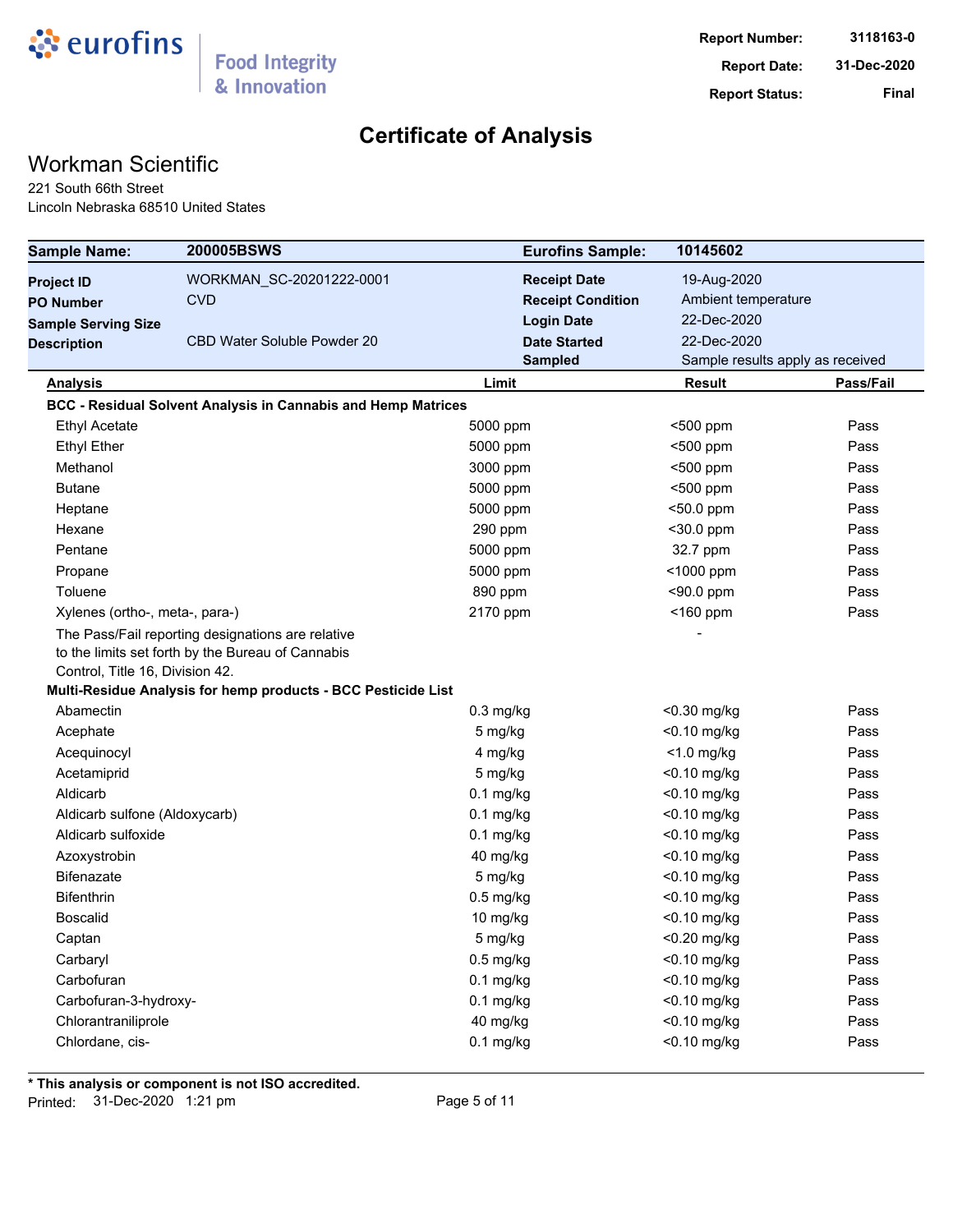

# Workman Scientific

221 South 66th Street Lincoln Nebraska 68510 United States

| <b>Sample Name:</b>        | 200005BSWS                                                    | <b>Eurofins Sample:</b>  | 10145602                         |           |
|----------------------------|---------------------------------------------------------------|--------------------------|----------------------------------|-----------|
| <b>Project ID</b>          | WORKMAN_SC-20201222-0001                                      | <b>Receipt Date</b>      | 19-Aug-2020                      |           |
| <b>PO Number</b>           | <b>CVD</b>                                                    | <b>Receipt Condition</b> | Ambient temperature              |           |
| <b>Sample Serving Size</b> |                                                               | <b>Login Date</b>        | 22-Dec-2020                      |           |
| <b>Description</b>         | <b>CBD Water Soluble Powder 20</b>                            | <b>Date Started</b>      | 22-Dec-2020                      |           |
|                            |                                                               | <b>Sampled</b>           | Sample results apply as received |           |
| <b>Analysis</b>            |                                                               | Limit                    | <b>Result</b>                    | Pass/Fail |
|                            | Multi-Residue Analysis for hemp products - BCC Pesticide List |                          |                                  |           |
| Chlordane, trans-          |                                                               | $0.1$ mg/kg              | <0.10 mg/kg                      | Pass      |
| Chlorfenapyr               |                                                               | $0.1$ mg/kg              | <0.10 mg/kg                      | Pass      |
| Chlorpyrifos               |                                                               | $0.1$ mg/kg              | $<$ 0.10 mg/kg                   | Pass      |
| Clofentezine               |                                                               | $0.5$ mg/kg              | <0.10 mg/kg                      | Pass      |
| Coumaphos                  |                                                               | $0.1$ mg/kg              | $<$ 0.10 mg/kg                   | Pass      |
| Cyfluthrin                 |                                                               | 1 mg/kg                  | <0.10 mg/kg                      | Pass      |
| Cypermethrin               |                                                               | 1 mg/kg                  | <0.10 mg/kg                      | Pass      |
| Diazinon                   |                                                               | $0.2$ mg/kg              | <0.10 mg/kg                      | Pass      |
| <b>Dichlorvos</b>          |                                                               | $0.1$ mg/kg              | $<$ 0.10 mg/kg                   | Pass      |
| Dimethoate                 |                                                               | $0.1$ mg/kg              | <0.10 mg/kg                      | Pass      |
| Dimethomorph               |                                                               | 20 mg/kg                 | <0.10 mg/kg                      | Pass      |
| Ethoprophos                |                                                               | $0.1$ mg/kg              | <0.10 mg/kg                      | Pass      |
| Etofenprox                 |                                                               | $0.1$ mg/kg              | <0.10 mg/kg                      | Pass      |
| Etoxazole                  |                                                               | $1.5$ mg/kg              | <0.10 mg/kg                      | Pass      |
| Fenoxycarb                 |                                                               | $0.1$ mg/kg              | <0.10 mg/kg                      | Pass      |
| Fenpyroximate              |                                                               | 2 mg/kg                  | $<$ 0.10 mg/kg                   | Pass      |
| Fipronil                   |                                                               | $0.1$ mg/kg              | <0.10 mg/kg                      | Pass      |
| Fipronil desulfinyl        |                                                               | $0.1$ mg/kg              | $<$ 0.10 mg/kg                   | Pass      |
| Fipronil sulfone           |                                                               | $0.1$ mg/kg              | <0.10 mg/kg                      | Pass      |
| Flonicamid                 |                                                               | 2 mg/kg                  | $<$ 0.10 mg/kg                   | Pass      |
| Fludioxonil                |                                                               | 30 mg/kg                 | <0.10 mg/kg                      | Pass      |
| Hexythiazox                |                                                               | 2 mg/kg                  | <0.10 mg/kg                      | Pass      |
| Imazalil                   |                                                               | $0.1$ mg/kg              | <0.10 mg/kg                      | Pass      |
| Imidacloprid               |                                                               | 3 mg/kg                  | $<$ 0.10 mg/kg                   | Pass      |
| Kresoxim-methyl            |                                                               | 1 mg/kg                  | <0.10 mg/kg                      | Pass      |
| Malathion                  |                                                               | 5 mg/kg                  | <0.10 mg/kg                      | Pass      |
| Metalaxyl                  |                                                               | 15 mg/kg                 | $<$ 0.10 mg/kg                   | Pass      |
| Methiocarb                 |                                                               | $0.1$ mg/kg              | <0.10 mg/kg                      | Pass      |
| Methiocarb sulfone         |                                                               | $0.1$ mg/kg              | <0.10 mg/kg                      | Pass      |
| Methiocarb sulfoxide       |                                                               | $0.1$ mg/kg              | <0.10 mg/kg                      | Pass      |
| Methomyl                   |                                                               | $0.1$ mg/kg              | <0.10 mg/kg                      | Pass      |

**\* This analysis or component is not ISO accredited.**

Printed: 31-Dec-2020 1:21 pm Page 6 of 11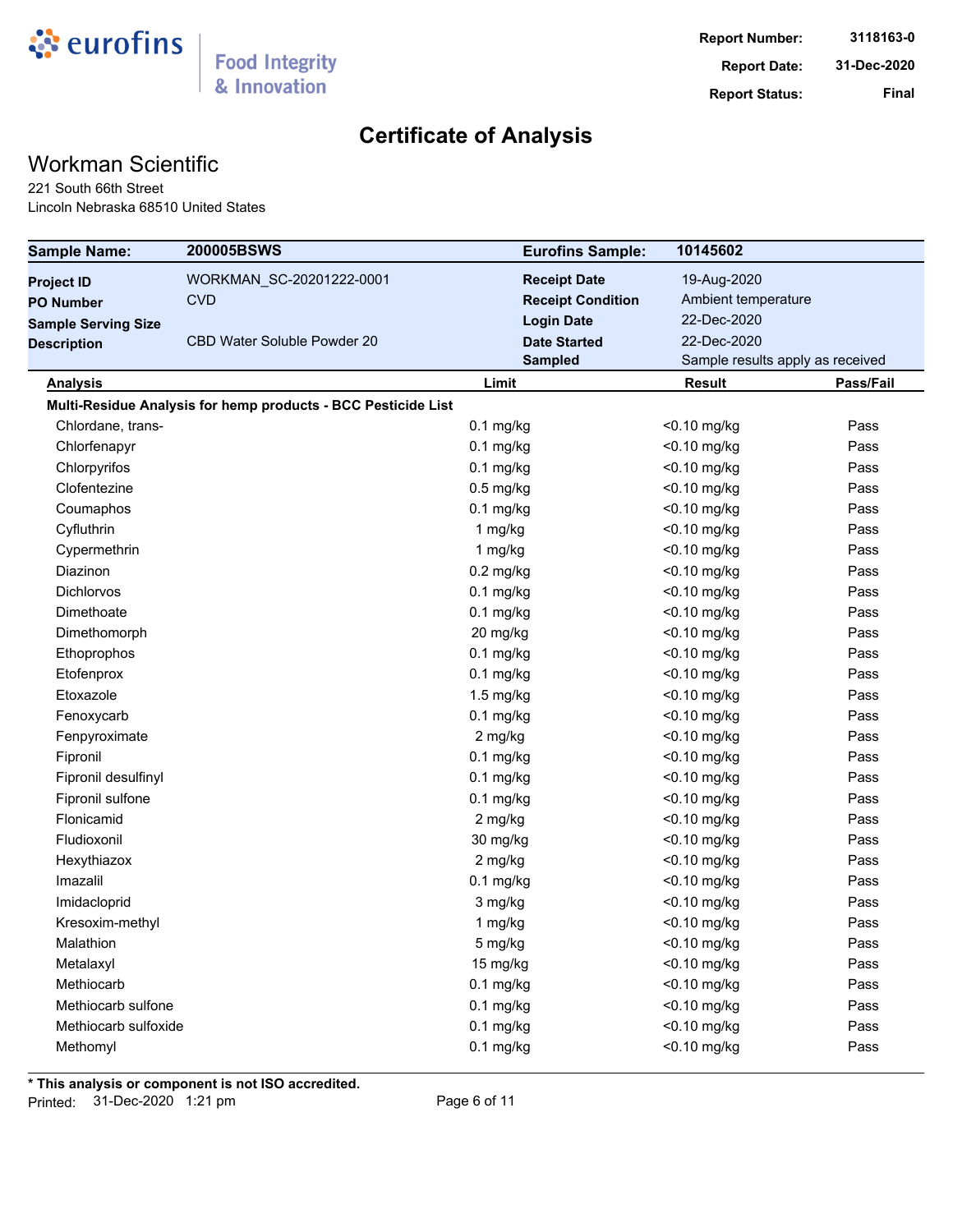

# Workman Scientific

221 South 66th Street Lincoln Nebraska 68510 United States

| <b>Sample Name:</b>             | 200005BSWS                                                                                             | <b>Eurofins Sample:</b>  | 10145602                         |           |
|---------------------------------|--------------------------------------------------------------------------------------------------------|--------------------------|----------------------------------|-----------|
| <b>Project ID</b>               | WORKMAN_SC-20201222-0001                                                                               | <b>Receipt Date</b>      | 19-Aug-2020                      |           |
| <b>PO Number</b>                | <b>CVD</b>                                                                                             | <b>Receipt Condition</b> | Ambient temperature              |           |
| <b>Sample Serving Size</b>      |                                                                                                        | <b>Login Date</b>        | 22-Dec-2020                      |           |
| <b>Description</b>              | <b>CBD Water Soluble Powder 20</b>                                                                     | <b>Date Started</b>      | 22-Dec-2020                      |           |
|                                 |                                                                                                        | <b>Sampled</b>           | Sample results apply as received |           |
| <b>Analysis</b>                 |                                                                                                        | Limit                    | <b>Result</b>                    | Pass/Fail |
|                                 | Multi-Residue Analysis for hemp products - BCC Pesticide List                                          |                          |                                  |           |
| Mevinphos                       |                                                                                                        | $0.1$ mg/kg              | $<$ 0.10 mg/kg                   | Pass      |
| Myclobutanil                    |                                                                                                        | 9 mg/kg                  | <0.10 mg/kg                      | Pass      |
| Naled                           |                                                                                                        | $0.5$ mg/kg              | $<$ 0.10 mg/kg                   | Pass      |
| Oxamyl                          |                                                                                                        | $0.2$ mg/kg              | <0.10 mg/kg                      | Pass      |
| Paclobutrazol                   |                                                                                                        | $0.1$ mg/kg              | $<$ 0.10 mg/kg                   | Pass      |
| Methyl parathion                |                                                                                                        | $0.1$ mg/kg              | <0.10 mg/kg                      | Pass      |
| Pentachloroaniline              |                                                                                                        | $0.2$ mg/kg              | <0.10 mg/kg                      | Pass      |
| Pentachlorobenzene              |                                                                                                        | $0.2$ mg/kg              | <0.10 mg/kg                      | Pass      |
| Pentachlorobenzonitrile         |                                                                                                        | $0.2$ mg/kg              | $<$ 0.10 mg/kg                   | Pass      |
| Pentachlorothioanisole          |                                                                                                        | $0.2$ mg/kg              | <0.10 mg/kg                      | Pass      |
| Permethrin                      |                                                                                                        | 20 mg/kg                 | <0.10 mg/kg                      | Pass      |
| Phosmet                         |                                                                                                        | $0.2$ mg/kg              | $<$ 0.10 mg/kg                   | Pass      |
| Piperonylbutoxide               |                                                                                                        | 8 mg/kg                  | <0.10 mg/kg                      | Pass      |
| Prallethrin                     |                                                                                                        | $0.4$ mg/kg              | $<$ 1.0 mg/kg                    | Fail      |
| Propiconazole (sum of isomers)  |                                                                                                        | 20 mg/kg                 | $<$ 0.10 mg/kg                   | Pass      |
| Propoxur                        |                                                                                                        | $0.1$ mg/kg              | <0.10 mg/kg                      | Pass      |
| Pyrethrins                      |                                                                                                        | 1 mg/kg                  | $<$ 1.0 mg/kg                    | Pass      |
| Pyridaben                       |                                                                                                        | 3 mg/kg                  | $<$ 0.10 mg/kg                   | Pass      |
| Pentachloronitrobenzene         |                                                                                                        | $0.2$ mg/kg              | <0.10 mg/kg                      | Pass      |
| Spinetoram                      |                                                                                                        | 3 mg/kg                  | <0.10 mg/kg                      | Pass      |
| Spinosad                        |                                                                                                        | 3 mg/kg                  | <0.10 mg/kg                      | Pass      |
| Spiromesifen                    |                                                                                                        | 12 mg/kg                 | <0.10 mg/kg                      | Pass      |
| Spirotetramat                   |                                                                                                        | 13 mg/kg                 | <0.10 mg/kg                      | Pass      |
| Spiroxamine                     |                                                                                                        | $0.1$ mg/kg              | $<$ 0.10 mg/kg                   | Pass      |
| Tebuconazole                    |                                                                                                        | 2 mg/kg                  | <0.10 mg/kg                      | Pass      |
| Thiacloprid                     |                                                                                                        | $0.1$ mg/kg              | $<$ 0.10 mg/kg                   | Pass      |
| Thiamethoxam                    |                                                                                                        | 4.5 mg/kg                | <0.10 mg/kg                      | Pass      |
| Trifloxystrobin                 |                                                                                                        | 30 mg/kg                 | <0.10 mg/kg                      | Pass      |
| Control, Title 16, Division 42. | The Pass/Fail reporting designations are relative<br>to the limits set forth by the Bureau of Cannabis |                          |                                  |           |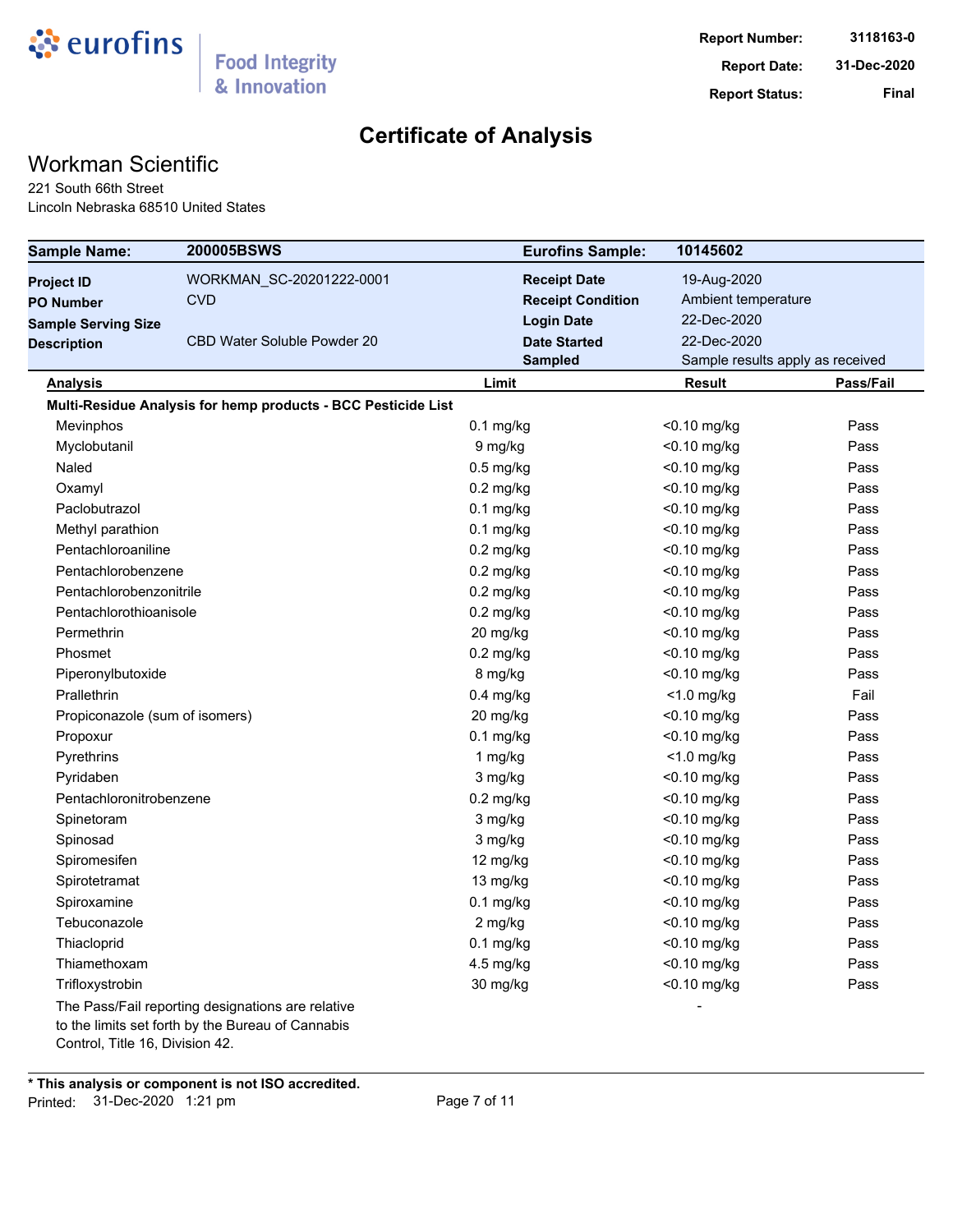

## Workman Scientific

221 South 66th Street Lincoln Nebraska 68510 United States

| <b>Sample Name:</b>             | <b>200005BSWS</b>                                                                                                                | <b>Eurofins Sample:</b>  | 10145602                         |                                  |
|---------------------------------|----------------------------------------------------------------------------------------------------------------------------------|--------------------------|----------------------------------|----------------------------------|
| <b>Project ID</b>               | WORKMAN_SC-20201222-0001                                                                                                         | <b>Receipt Date</b>      | 19-Aug-2020                      |                                  |
| <b>PO Number</b>                | <b>CVD</b>                                                                                                                       | <b>Receipt Condition</b> | Ambient temperature              |                                  |
| <b>Sample Serving Size</b>      |                                                                                                                                  | <b>Login Date</b>        | 22-Dec-2020                      |                                  |
| <b>Description</b>              | CBD Water Soluble Powder 20                                                                                                      | <b>Date Started</b>      | 22-Dec-2020                      |                                  |
|                                 |                                                                                                                                  | <b>Sampled</b>           |                                  | Sample results apply as received |
| <b>Analysis</b>                 |                                                                                                                                  | Limit                    | Result                           | Pass/Fail                        |
|                                 | action level, but EPA tolerance is 1 ppm.<br>Multi-Residue Analysis for hemp products - BCC Pesticides Fenhexamid and Daminoside |                          |                                  |                                  |
| Daminozide                      |                                                                                                                                  |                          |                                  | Pass                             |
| Fenhexamid                      |                                                                                                                                  | $0.1$ mg/kg<br>10 mg/kg  | $<$ 0.10 mg/kg<br>$<$ 0.10 mg/kg | Pass                             |
|                                 | The Pass/Fail reporting designations are relative                                                                                |                          |                                  |                                  |
|                                 | to the limits set forth by the Bureau of Cannabis                                                                                |                          |                                  |                                  |
| Control, Title 16, Division 42. |                                                                                                                                  |                          |                                  |                                  |
| <b>Method References</b>        |                                                                                                                                  |                          |                                  | <b>Testing Location</b>          |

**Aerobic Plate Count (USPC2021) Food Integ. Innovation-Madison NE** 2102 Wright Street Madison, WI 53704 USA

USP Current revision, Chapter 2021.

To satisfy the requirements of the USP, the Preparatory Test must be completed on each matrix.

\*\*Based on the results of the preparatory test, the detection limit stipulated is adequate for the enumeration of the specified microorganisms.

#### BCC - Residual Solvent Analysis in Cannabis and Hemp Matrices (*Cannel State Secure 1994)* Food Integrity Innovation-Madison **CANN\_SOL\_S)**

3301 Kinsman Blvd Madison, WI 53704 USA

Internally Developed Method

Compendium of Methods for the Microbiological Examination of Foods: Enterobacteriaceae, Coliforms, and Escherichia coli as Quality and Safety Indicators, Chapter 8, 4th Edition, 2001.

**Coliform Count (COLIPC) Food Integ. Innovation-Madison NE** 2102 Wright Street Madison, WI 53704 USA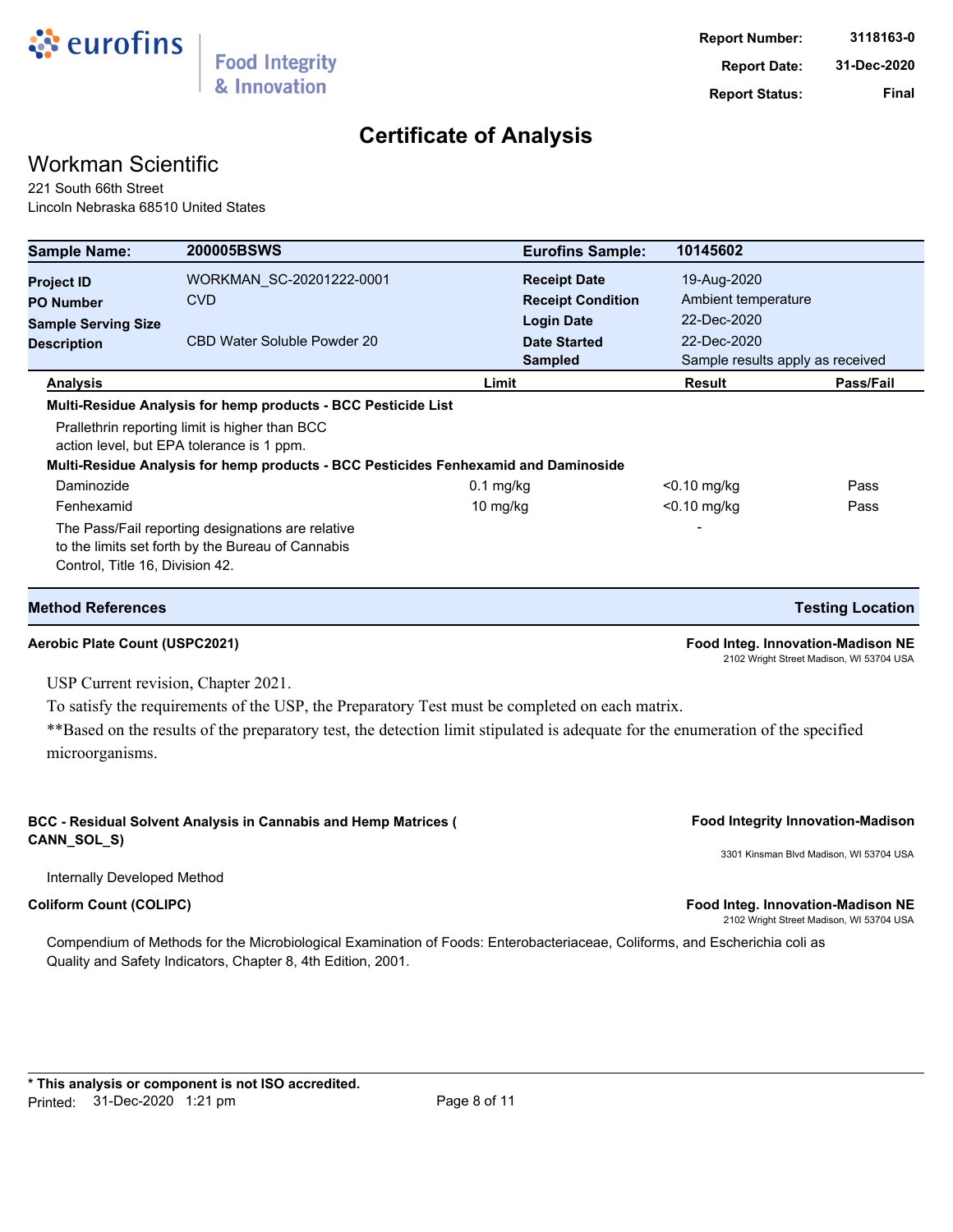

## Workman Scientific

221 South 66th Street Lincoln Nebraska 68510 United States

# **Method References Testing Location**

USP Current revision, Chapter 2022.

To satisfy the requirements of the USP, the Preparatory Test must be completed on each matrix.

\*\*Based on the results of the preparatory test, conditions stipulated are adequate for detecting the presence of the specified microorganism.

### **Elements by ICP Mass Spectrometry (ICP\_MS\_S) Food Integrity Innovation-Madison**

Official Methods of Analysis, Method 2011.19 and 993.14, AOAC INTERNATIONAL, (Modified). Paquette, L.H., Szabo, A., Thompson, J.J., "Simultaneous Determination of Chromium, Selenium, and Molybdenum in Nutritional Products by Inductively Coupled Plasma/Mass Spectrometry: Single-Laboratory Validation," Journal of AOAC International, 94(4): 1240 - 1252 (2011).

#### **Enterobacteriaceae (Bile-Tolerant Gram-Negative Bacteria) (USPN2021) Food Integ. Innovation-Madison NE**

USP Current revision, Chapter 2021.

To satisfy the requirements of the USP, the Preparatory Test must be completed on each matrix. \*\*Based on the results of the preparatory test, the detection limit stipulated is adequate for the enumeration of the specified microorganisms.

### **Industrial Hemp Cannabinoid Profile (IHCBD\_S) Food Integrity Innovation-Madison**

Official Methods of Analysis, AOAC 2018.11, AOAC International, Gaithersburg, MD (Modified).

### **Moisture (Karl Fischer method) (KFMO\_S) Food Integrity Innovation-Madison**

The United States Pharmacopeia, Thirty Seventh Revision, <921>, Method 1a, The United States Pharmacopeial Convention, Rockville, MD (2014), (Modified).

**E. coli (USPE2022) Food Integ. Innovation-Madison NE** 2102 Wright Street Madison, WI 53704 USA

3301 Kinsman Blvd Madison, WI 53704 USA

2102 Wright Street Madison, WI 53704 USA

3301 Kinsman Blvd Madison, WI 53704 USA

3301 Kinsman Blvd Madison, WI 53704 USA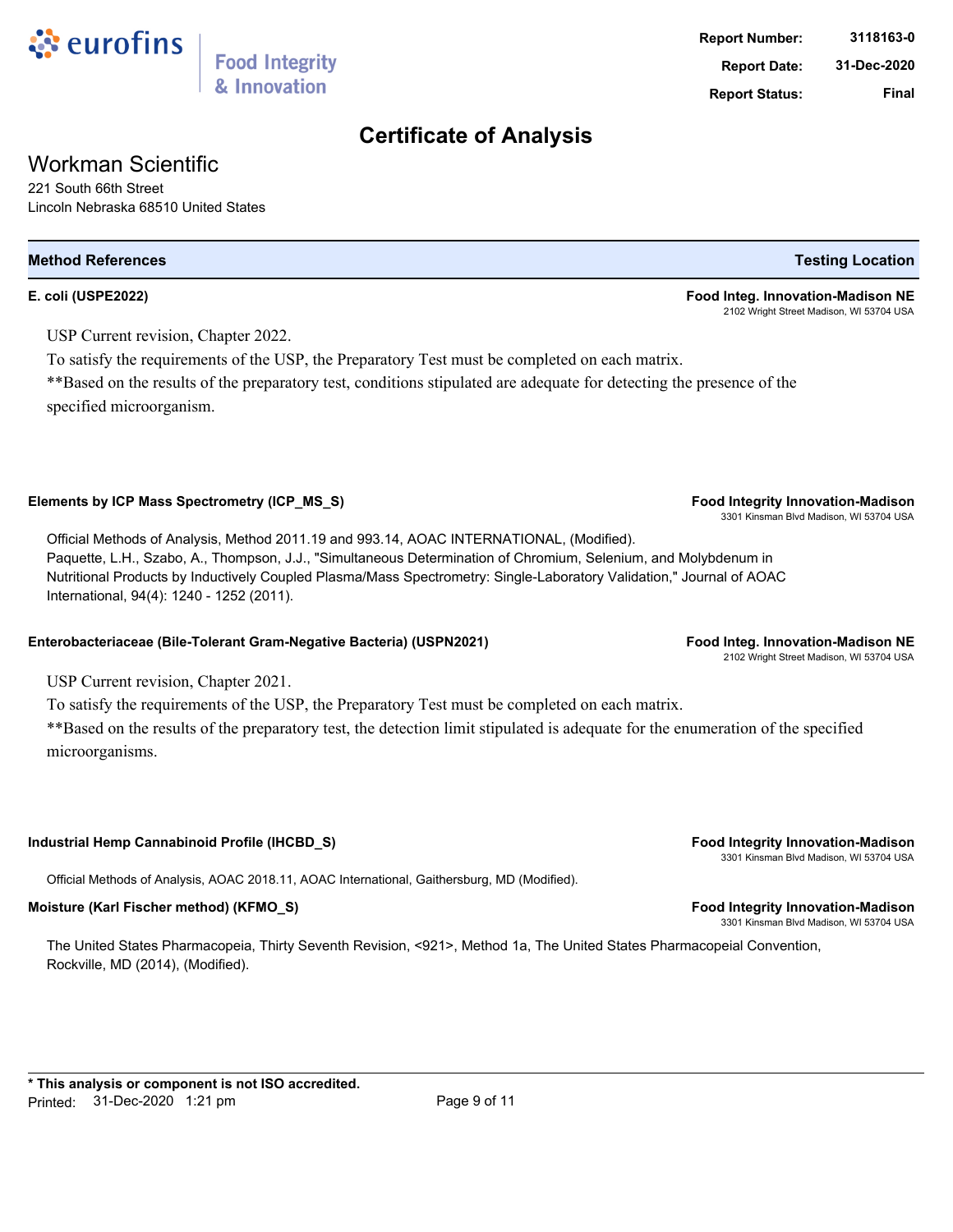

### Workman Scientific

221 South 66th Street Lincoln Nebraska 68510 United States

| <b>Method References</b>                                                                                                                                                                      | <b>Testing Location</b>                                                       |  |  |  |
|-----------------------------------------------------------------------------------------------------------------------------------------------------------------------------------------------|-------------------------------------------------------------------------------|--|--|--|
| Multi-Residue Analysis for hemp products - BCC Pesticide List (                                                                                                                               | <b>Food Integrity Innovation-Madison</b>                                      |  |  |  |
| PEST_HEMP)                                                                                                                                                                                    | 3301 Kinsman Blvd Madison, WI 53704 USA                                       |  |  |  |
| Official Methods of Analysis, AOAC Official Method 2007.01, Pesticide Residues in Foods by Acetonitrile Extraction and<br>Partitioning with Magnesium Sulfate, AOAC INTERNATIONAL (modified). |                                                                               |  |  |  |
| CEN Standard Method EN 15662: Food of plant origin - Determination of pesticide residues using GC-MS and/or LC-MS/                                                                            |                                                                               |  |  |  |
| MS following acetonitrile extraction/partitioning and clean-up by dispersive SPE - QuEChERS method.                                                                                           |                                                                               |  |  |  |
| List of the tested pesticides and their limits of quantification (LOQs) are available upon request.                                                                                           |                                                                               |  |  |  |
| Multi-Residue Analysis for hemp products - BCC Pesticides Fenhexamid<br>and Daminoside (PEST_HEMP)                                                                                            | <b>Food Integrity Innovation-Madison</b>                                      |  |  |  |
| 3301 Kinsman Blvd Madison, WI 53704 USA                                                                                                                                                       |                                                                               |  |  |  |
| Official Methods of Analysis, AOAC Official Method 2007.01, Pesticide Residues in Foods by Acetonitrile Extraction and<br>Partitioning with Magnesium Sulfate, AOAC INTERNATIONAL (modified). |                                                                               |  |  |  |
| CEN Standard Method EN 15662: Food of plant origin - Determination of pesticide residues using GC-MS and/or LC-MS/                                                                            |                                                                               |  |  |  |
| MS following acetonitrile extraction/partitioning and clean-up by dispersive SPE - QuEChERS method.                                                                                           |                                                                               |  |  |  |
| List of the tested pesticides and their limits of quantification (LOQs) are available upon request.                                                                                           |                                                                               |  |  |  |
| Preparatory Testing of Nutritional and Dietary Supplements (USPC_PT)                                                                                                                          | Food Integ. Innovation-Madison NE<br>2102 Wright Street Madison, WI 53704 USA |  |  |  |
| Preparatory Testing of Nutritional and Dietary Supplements (USPE_PT)                                                                                                                          | Food Integ. Innovation-Madison NE<br>2102 Wright Street Madison, WI 53704 USA |  |  |  |
| Preparatory Testing of Nutritional and Dietary Supplements (USPM_PT)                                                                                                                          | Food Integ. Innovation-Madison NE<br>2102 Wright Street Madison, WI 53704 USA |  |  |  |
| Preparatory Testing of Nutritional and Dietary Supplements (USPN_PT)                                                                                                                          | Food Integ. Innovation-Madison NE<br>2102 Wright Street Madison, WI 53704 USA |  |  |  |
|                                                                                                                                                                                               |                                                                               |  |  |  |